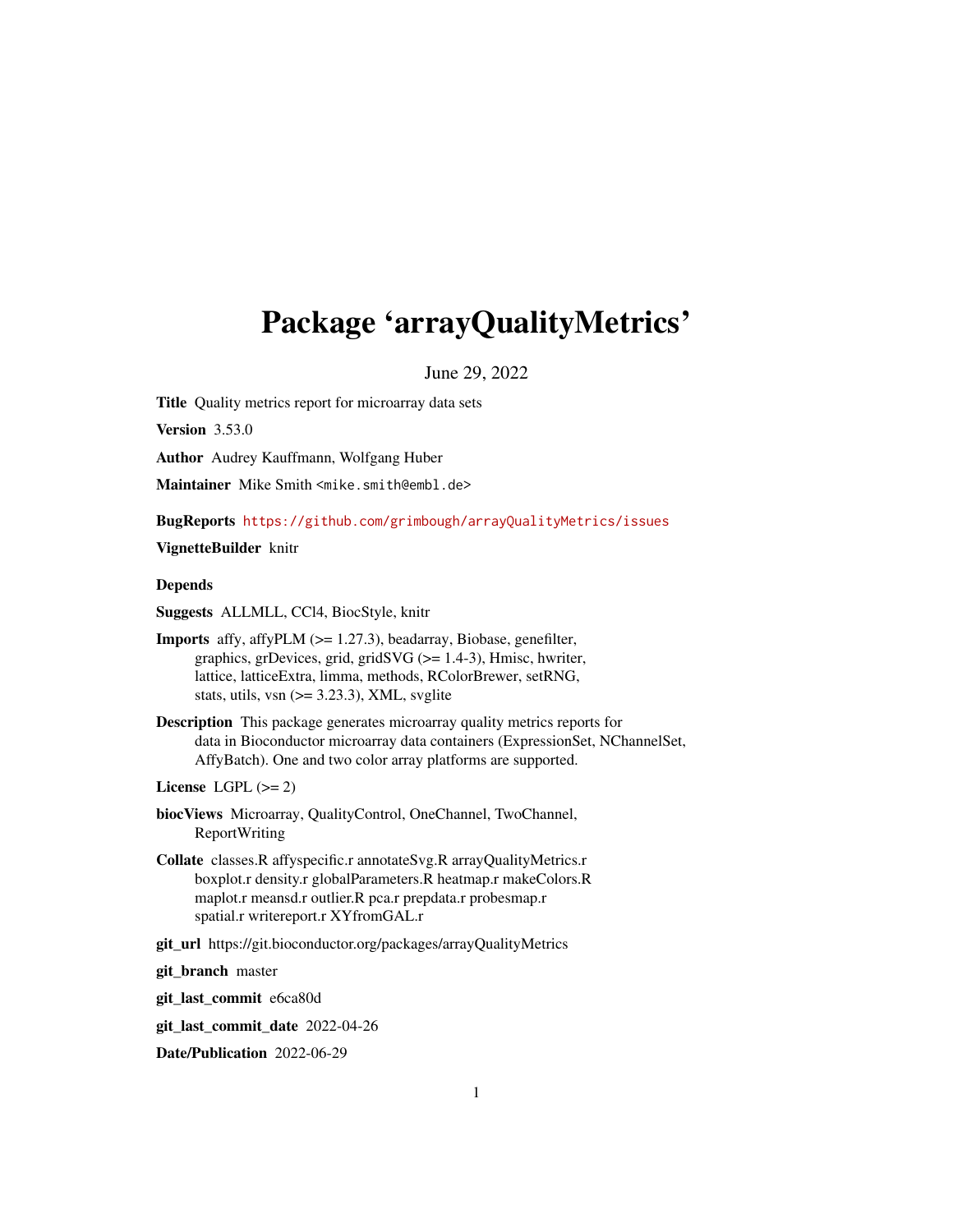# <span id="page-1-0"></span>R topics documented:

| Index |                                                                                                               |
|-------|---------------------------------------------------------------------------------------------------------------|
|       |                                                                                                               |
|       |                                                                                                               |
|       |                                                                                                               |
|       | module functions $\ldots \ldots \ldots \ldots \ldots \ldots \ldots \ldots \ldots \ldots \ldots \ldots \ldots$ |
|       |                                                                                                               |
|       |                                                                                                               |
|       |                                                                                                               |
|       |                                                                                                               |

addXYfromGAL *Computing the coordinates of the spots on a slide*

#### Description

From the coordinates of the blocks of a microarray slide and the Row and Column locations of the spots within the blocks, addXYfromGAL computes the X and Y coordinates of the spots of a slide.

#### Usage

addXYfromGAL(x, gal.file, nBlocks, skip, ...)

#### Arguments

| x.       | is an AnnotatedDataFrame representing the featureData of an object. |
|----------|---------------------------------------------------------------------|
| gal.file | name of the file .gal that contains the coordinates of the blocks.  |
| nBlocks  | number of blocks on the slide.                                      |
| skip     | number of header lines to skip when reading the gal.file.           |
| $\ddots$ | Arguments that get passed on to read. table.                        |

#### Value

The object x of class AnnotatedDataFrame will be returned with two added columns: X and Y corresponding to the absolute position of the probes on the array.

#### Author(s)

Audrey Kauffmann, Wolfgang Huber. Maintainer: <kauffmann@bergonie.org>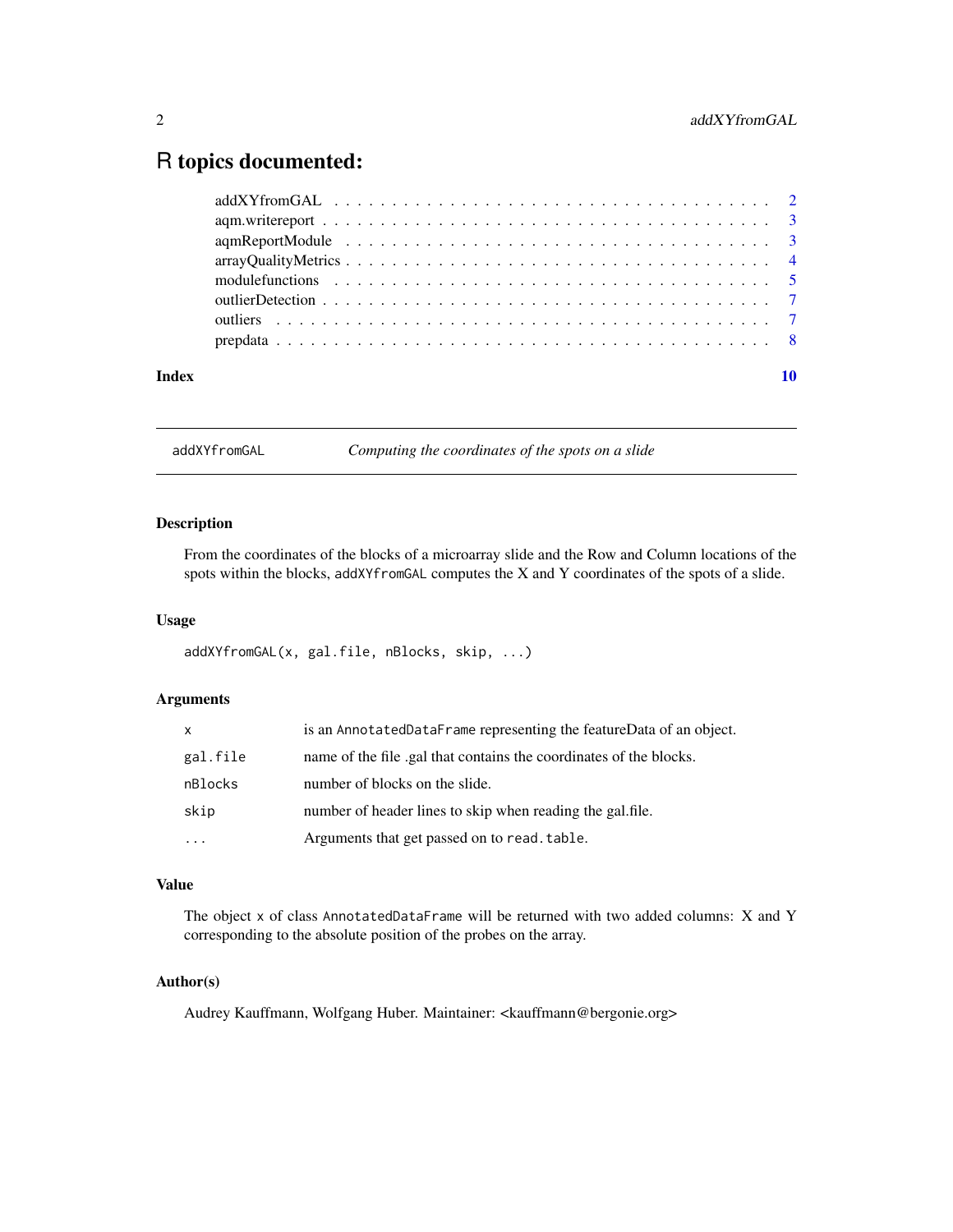#### <span id="page-2-2"></span><span id="page-2-0"></span>Description

aqm.writereport produces a quality report (HTML document with figures) from a list of [aqmReportModule](#page-2-1) objects.

#### Usage

```
aqm.writereport(modules, arrayTable, reporttitle, outdir)
```
#### Arguments

| modules             | A list of agmReportModule objects.                                 |
|---------------------|--------------------------------------------------------------------|
| arrayTable          | A data frame with array (meta) data to be displayed in the report. |
| reporttitle, outdir |                                                                    |
|                     | Report title and output directory - as in array Quality Metrics.   |

#### Value

A side effect of this function is the creation of the HTML report.

#### Author(s)

Audrey Kauffmann, Wolfgang Huber

<span id="page-2-1"></span>aqmReportModule *Class to contain all the information to render a quality report module.*

# Description

Please see the vignette *Advanced topics: Customizing arrayQualityMetrics reports and programmatic processing of the output*.

#### Creating Objects

Please see the manual page of the module generations functions, e.g. [aqm.boxplot](#page-4-1).

#### Author(s)

Audrey Kauffmann, Wolfgang Huber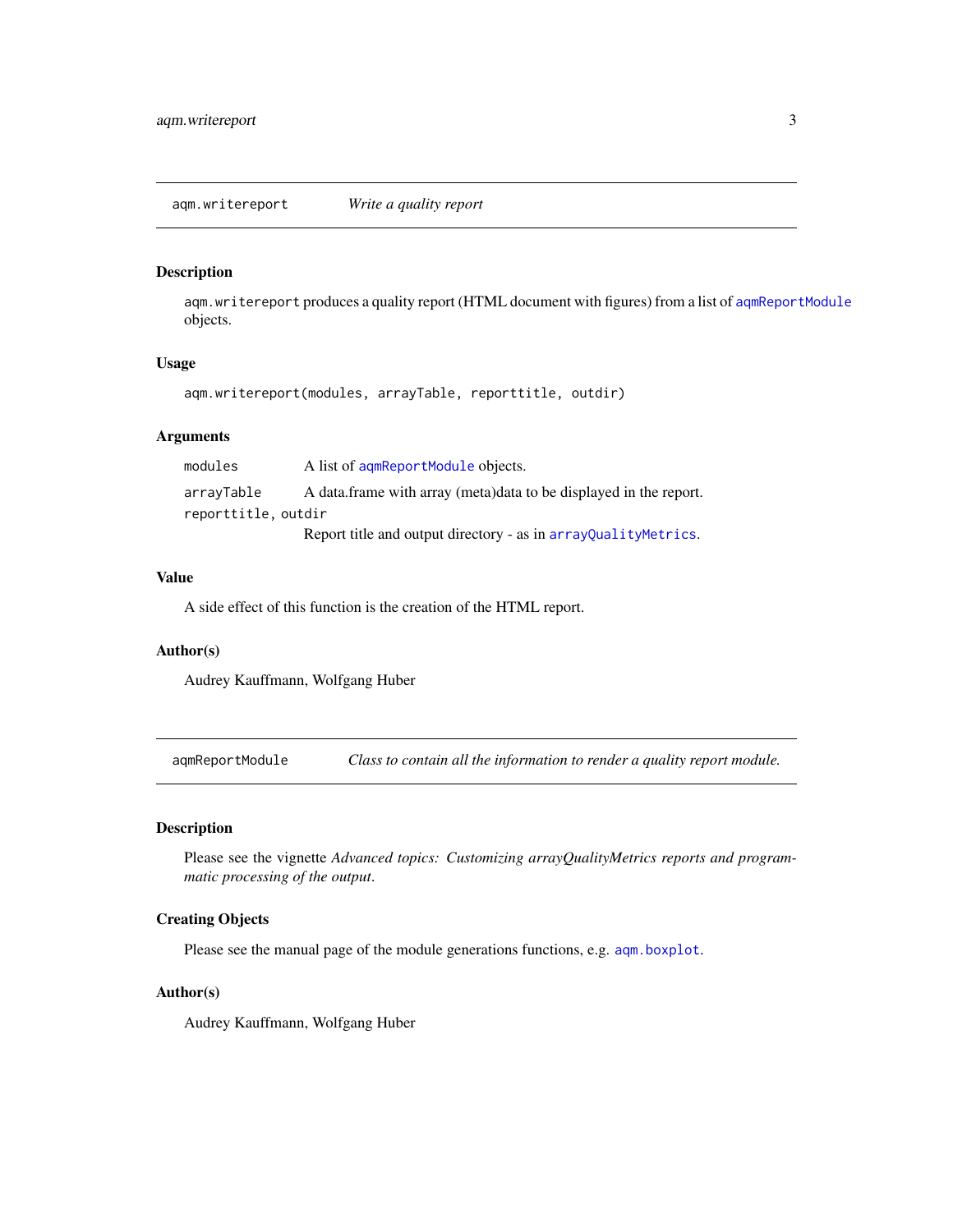<span id="page-3-1"></span><span id="page-3-0"></span>arrayQualityMetrics *Quality metrics for microarray experiments*

#### Description

Produce an array quality metrics report. This is the main function of the package.

# Usage

```
arrayQualityMetrics(expressionset,
 outdir = reporttitle,
 force = FALSE,
 do.logtransform = FALSE,
 intgroup = character(0),
 grouprep,
  spatial = TRUE,
 reporttitle = paste("arrayQualityMetrics report for",
                      deparse(substitute(expressionset))),
  ...)
```
#### Arguments

| expressionset   | a Bioconductor microarray dataset container. This can be an object of class<br>ExpressionSet, AffyBatch, NChannelSet, ExpressionSetIllumina, RGList,<br>MAList.                                                                                                                                                                                                                                                             |
|-----------------|-----------------------------------------------------------------------------------------------------------------------------------------------------------------------------------------------------------------------------------------------------------------------------------------------------------------------------------------------------------------------------------------------------------------------------|
| outdir          | the name of the directory in which the report is created; a character of length 1.                                                                                                                                                                                                                                                                                                                                          |
| force           | if the directory named by outdir already exists, then, if force is TRUE, the<br>directory is overwritten, otherwise an error is thrown; if the directory does not<br>exist, the value of force is irrelevant; a logical of length 1.                                                                                                                                                                                        |
| do.logtransform |                                                                                                                                                                                                                                                                                                                                                                                                                             |
|                 | indicates whether the data should be logarithm transformed before the analysis;<br>a logical of length 1.                                                                                                                                                                                                                                                                                                                   |
| intgroup        | the name of the sample covariate(s) used to draw a colour side bar next to the<br>heatmap. The first element of intgroup is also used define sample groups in<br>other plots (boxplots, densities). intgroup should be a character vector, and its<br>elements need to match the columns names of phenoData(expressionset). If<br>its length is 0, then the plots are not decorated with sample covariate informa-<br>tion. |
| grouprep        | deprecated. Use argument intgroup instead.                                                                                                                                                                                                                                                                                                                                                                                  |
| spatial         | indicates whether spatial plots should be made; a logical of length 1. This can<br>be useful for large arrays (like Affymetrix hgu133Plus2) when CPU time and<br>RAM resources of the machine would be limiting.                                                                                                                                                                                                            |
| reporttitle     | title for the report (character of length 1).                                                                                                                                                                                                                                                                                                                                                                               |
| .               | further arguments that will be passed on to the different module functions.                                                                                                                                                                                                                                                                                                                                                 |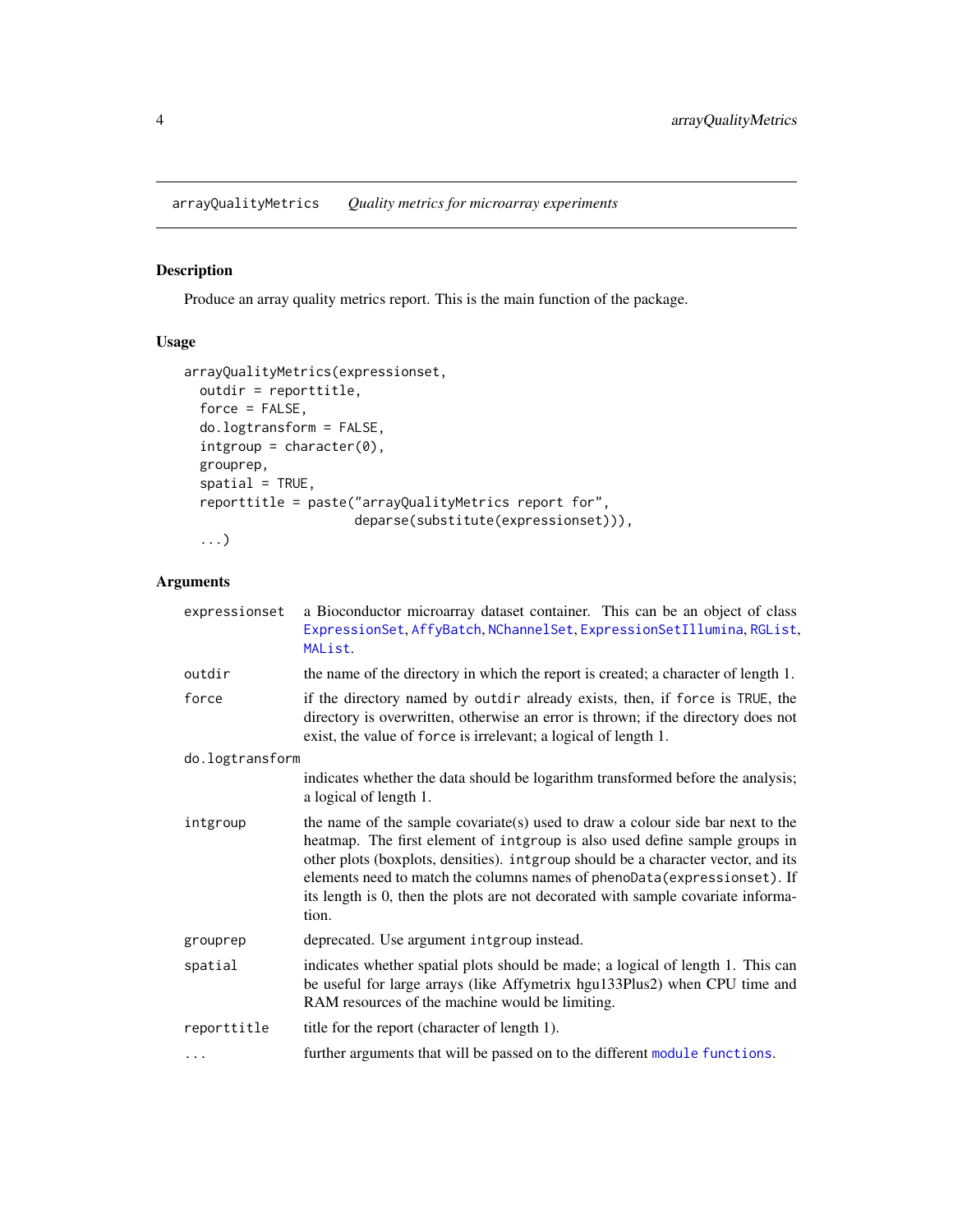#### <span id="page-4-0"></span>module functions 5

#### Details

See the arrayQualityMetrics vignette for examples of this function.

#### Value

A side effect of the function is the creation of directory named by outdir containing a HTML report QMreport.html and figures. The function also returns a list with R objects containing the report elements for subsequent programmatic processing.

#### Author(s)

Audrey Kauffmann and Wolfgang Huber.

modulefunctions *Functions for computing quality report modules.*

#### <span id="page-4-1"></span>Description

These functions produce objects of class [aqmReportModule](#page-2-1) representing the various modules of the quality report. Given a list of modules, the report is then rendered by the [aqm.writereport](#page-2-2) function.

Most users will not call these functions directly, but will use the function [arrayQualityMetrics](#page-3-1), which in turns calls these functions. The function arguments can be provided through the ... argument of [arrayQualityMetrics](#page-3-1).

#### Usage

```
aqm.boxplot(x, subsample=20000, outlierMethod = "KS", ...)
aqm.density(x, ...)
aqm.heatmap(x, ...)
aqm.pca(x, \ldots)aqm.maplot(x, subsample=20000, Dthresh=0.15, maxNumArrays=8, nrColumns=4, ...)
aqm.spatial(x, scale="rank", channels = c("M", "R", "G"),maxNumArrays=8, nrColumns=4, ...)
aqm. meansd(x, \ldots)aqm.probesmap(x, ...)
# Affymetrix specific sections
aqm.pmm(x, \ldots)aqm.rnadeg(expressionset, x, ...)
aqm.rle(x, outlierMethod = "KS", ...)aqm.nuse(x, outlierMethod = "upperquartile", ...)
```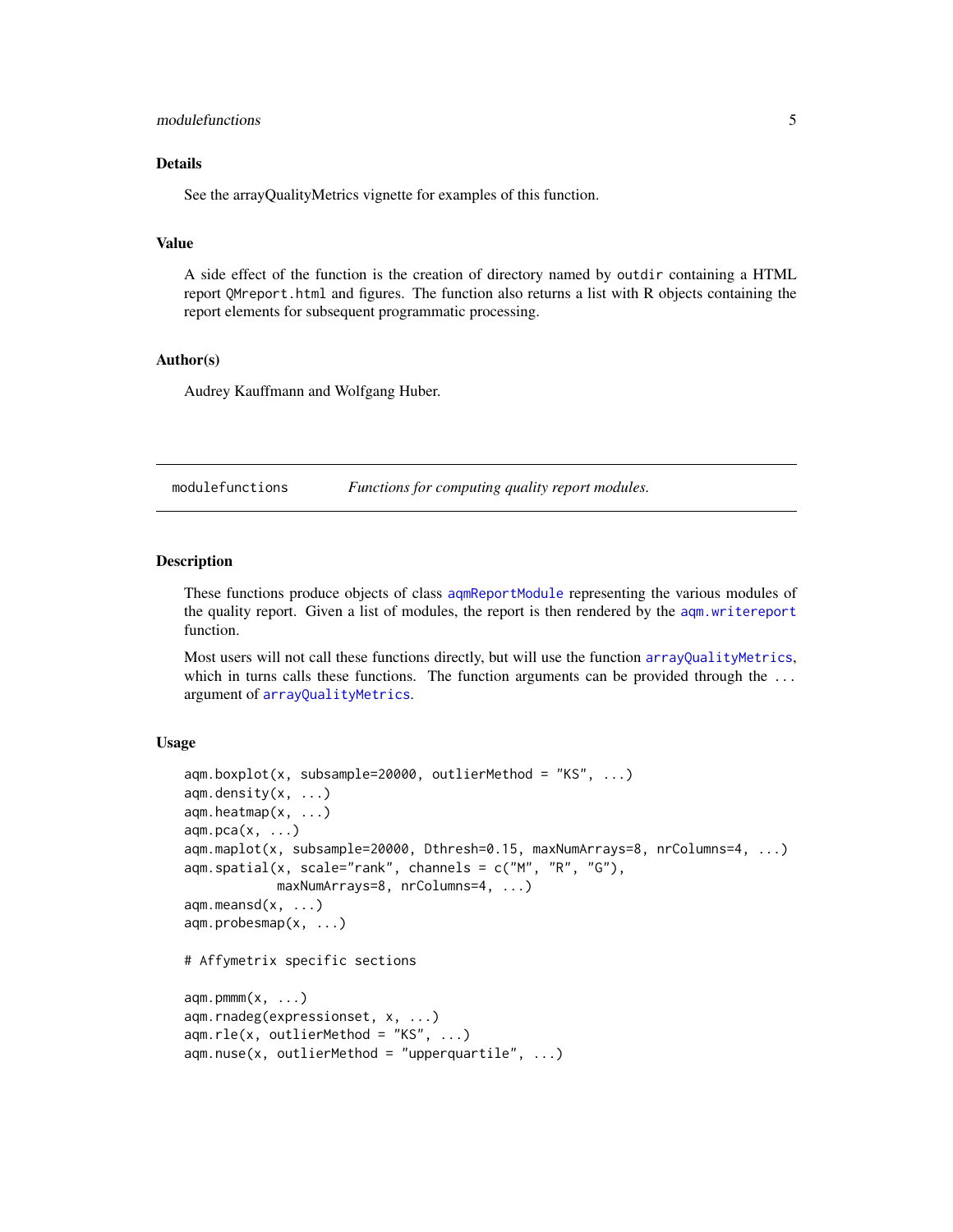# <span id="page-5-0"></span>Arguments

| x                       | An object resulting from a call to prepdata (expressionset).                                                                                                                                                                                                                                                                                                                                                                                                                                                                                               |
|-------------------------|------------------------------------------------------------------------------------------------------------------------------------------------------------------------------------------------------------------------------------------------------------------------------------------------------------------------------------------------------------------------------------------------------------------------------------------------------------------------------------------------------------------------------------------------------------|
| expressionset           | An object of class AffyBatch.                                                                                                                                                                                                                                                                                                                                                                                                                                                                                                                              |
| subsample               | For efficiency, some computations are performed not on the full set of features<br>(which can be hundreds of thousands on some arrays), but on a randomly subset<br>whose size is indicated by this number.                                                                                                                                                                                                                                                                                                                                                |
| outlierMethod           | As in outliers.                                                                                                                                                                                                                                                                                                                                                                                                                                                                                                                                            |
| Dthresh                 | In maplot, the arrays with a Hoeffding D statistic larger than this value are called<br><i>outliers.</i> See also hoeffd.                                                                                                                                                                                                                                                                                                                                                                                                                                  |
| scale, channels         |                                                                                                                                                                                                                                                                                                                                                                                                                                                                                                                                                            |
|                         | In aqm. spatial, scale determines the choice of the false colour scale in the<br>spatial plots. If the value is "rank", then the colour is proportional to the ranks<br>of the values; if it is "direct", then it is proportional to the values themselves.<br>channels determines for which elements of x spatial plots are made.                                                                                                                                                                                                                         |
| maxNumArrays, nrColumns |                                                                                                                                                                                                                                                                                                                                                                                                                                                                                                                                                            |
|                         | The parameter maxNumArrays determines the number of arrays for which a plot<br>is produced. nrColumns determines the number of columns in the multi-panel<br>plot. In aqm.maplot, first maxNumArrays is incremented to the next multiple of<br>maxNumArrays. A value of +Inf is allowed. If this value is larger than or equal<br>to the actual number of arrays in x, then plots are produced for all arrays. If it is<br>smaller, then plots are shown for the maxNumArrays/2 with the worst values of<br>Hoeffding's D and for the maxNumArrays/2 best. |
| .                       | Will be ignored - the dots are formal arguments which permit that all of these<br>functions can be callled from arrayQualityMetrics with the same, overall set<br>of arguments.                                                                                                                                                                                                                                                                                                                                                                            |

# Details

For a simple example of the aqm.\* functions, have a look at the source code of the aqm.pca function. Please see also the vignette *Advanced topics: Customizing arrayQualityMetrics reports and programmatic processing of the output*.

#### Value

An object of class [aqmReportModule](#page-2-1).

#### Author(s)

Audrey Kauffmann, Wolfgang Huber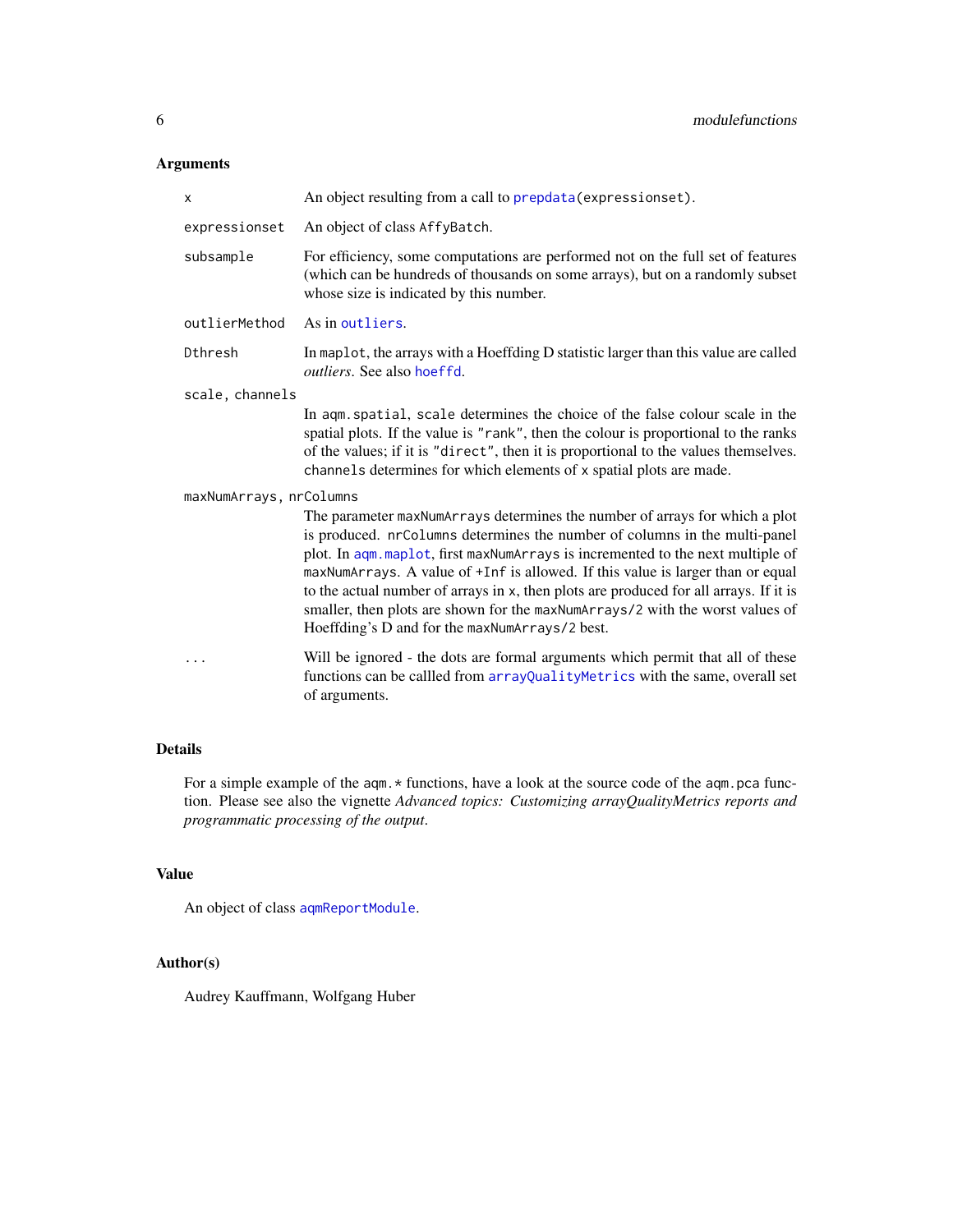<span id="page-6-2"></span><span id="page-6-0"></span>outlierDetection *Represents the results from applying an outlier detection criterion to the arrays.*

#### Description

The class is described in the vignette *Advanced topics: Customizing arrayQualityMetrics reports and programmatic processing of the output*.

#### Author(s)

Audrey Kauffmann, Wolfgang Huber

#### See Also

[outliers](#page-6-1)

<span id="page-6-1"></span>

| outliers | Helper functions for outlier detection and reporting in arrayQuality- |
|----------|-----------------------------------------------------------------------|
|          | <i>Metrics</i>                                                        |

#### Description

For an overview of outlier detection, please see the corresponding section in the vignette *Advanced topics: Customizing arrayQualityMetrics reports and programmatic processing of the output*. These two functions are helper functions used by the different report generating functions, such as [aqm.boxplot](#page-4-1).

#### Usage

```
outliers(exprs, method = c("KS", "sum", "upperquartile"))
boxplotOutliers(x, coef = 1.5)
```
#### Arguments

| exprs  | A matrix whose columns correspond to arrays, rows to the array features.                                                                                                       |
|--------|--------------------------------------------------------------------------------------------------------------------------------------------------------------------------------|
| method | A character string specifying the summary statistic to be used for each column<br>of exprs. See Details.                                                                       |
| X      | A vector of real numbers.                                                                                                                                                      |
| coef   | A number is called an outlier if it is larger than the upper hinge plus coef times<br>the interquartile range. Upper hinge and interquartile range are computed by<br>fivenum. |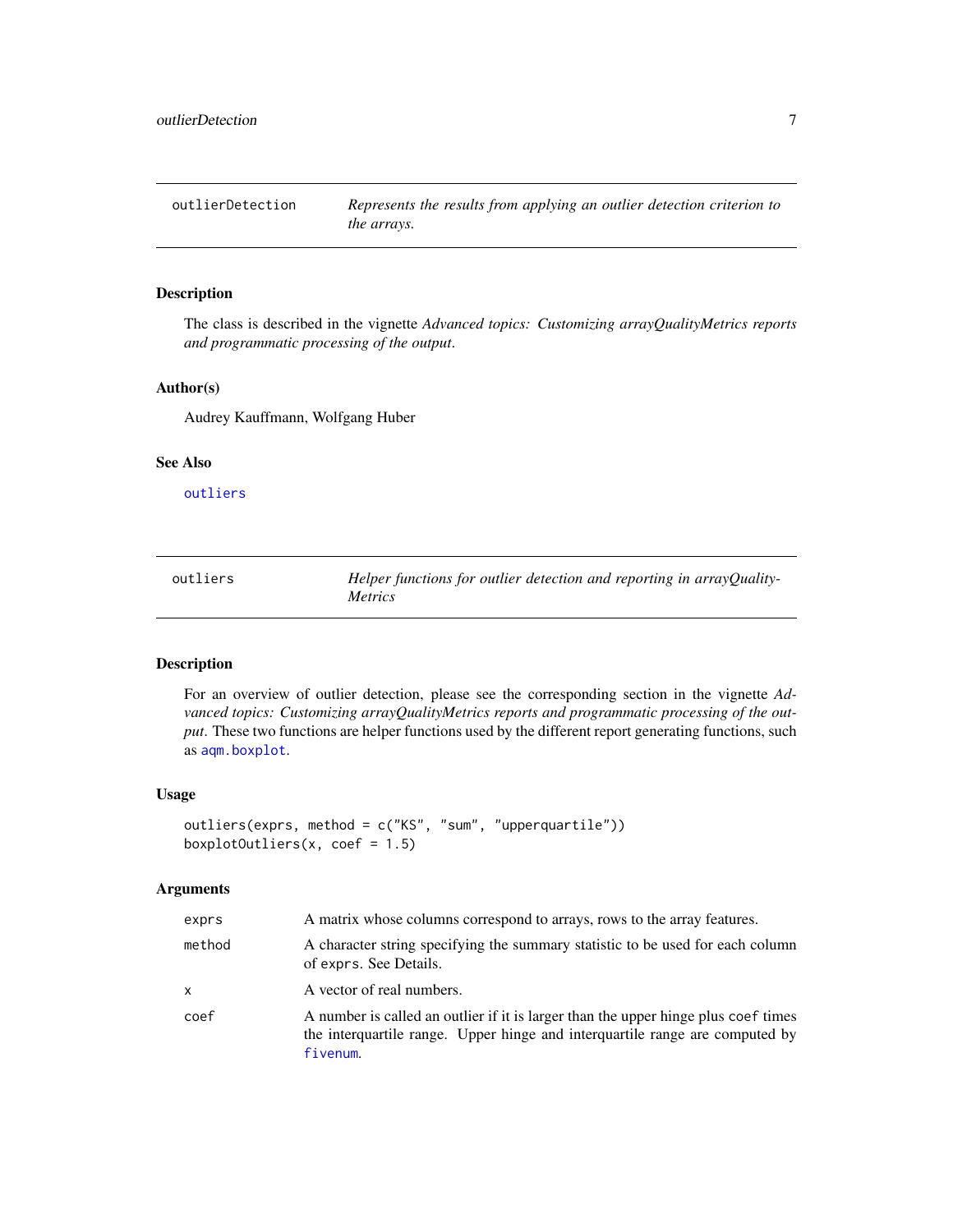#### <span id="page-7-0"></span>Details

outliers: with argument method="KS", the function first computes for each column of exprs (i.e. for each array) the value of the ks. test test statistic between its distribution of intensities and the pooled distribution of intensities from all arrays. With "sum" and "upperquartile", it computes the sum or the 75 percent quantile. Subsequently, it calls boxplotOutliers on these values to identify the outlying arrays.

boxplotOutliers uses a criterion similar to that used in [boxplot.stats](#page-0-0) to detect outliers in a set of real numbers. The main difference is that in boxplotOutliers, only the outliers to the right (i.e. extraordinarily large values) are detected.

#### Value

For outliers, an object of class [outlierDetection](#page-6-2). For boxplotOutliers, a list with two elements: thresh, the threshold against which x was compared, and outliers, an integer vector of indices.

#### Author(s)

Wolfgang Huber

<span id="page-7-1"></span>prepdata *Compute useful summary statistics from a data object.*

#### **Description**

prepdata computes summary statistics that are useful for all platforms; prepaffy computes Affymetrixspecific ones. These are helper functions used by [arrayQualityMetrics](#page-3-1).

### Usage

prepdata(expressionset, intgroup, do.logtransform) prepaffy(expressionset, x)

#### Arguments

|                           | expressionset An object of class ExpressionSet for one colour non Affymetrix data, AffyBatch |  |
|---------------------------|----------------------------------------------------------------------------------------------|--|
|                           | for Affymetrix data, NChannel Set for two colour arrays, or BeadLevelList for                |  |
|                           | Illumina bead arrays.                                                                        |  |
| intgroup, do.logtransform |                                                                                              |  |
|                           | as in array Quality Metrics.                                                                 |  |
| x                         | A list, typically the result from a prior call to prepdata.                                  |  |
|                           |                                                                                              |  |

#### Details

See the vignette *Working with arrayQualityMetrics report sections*.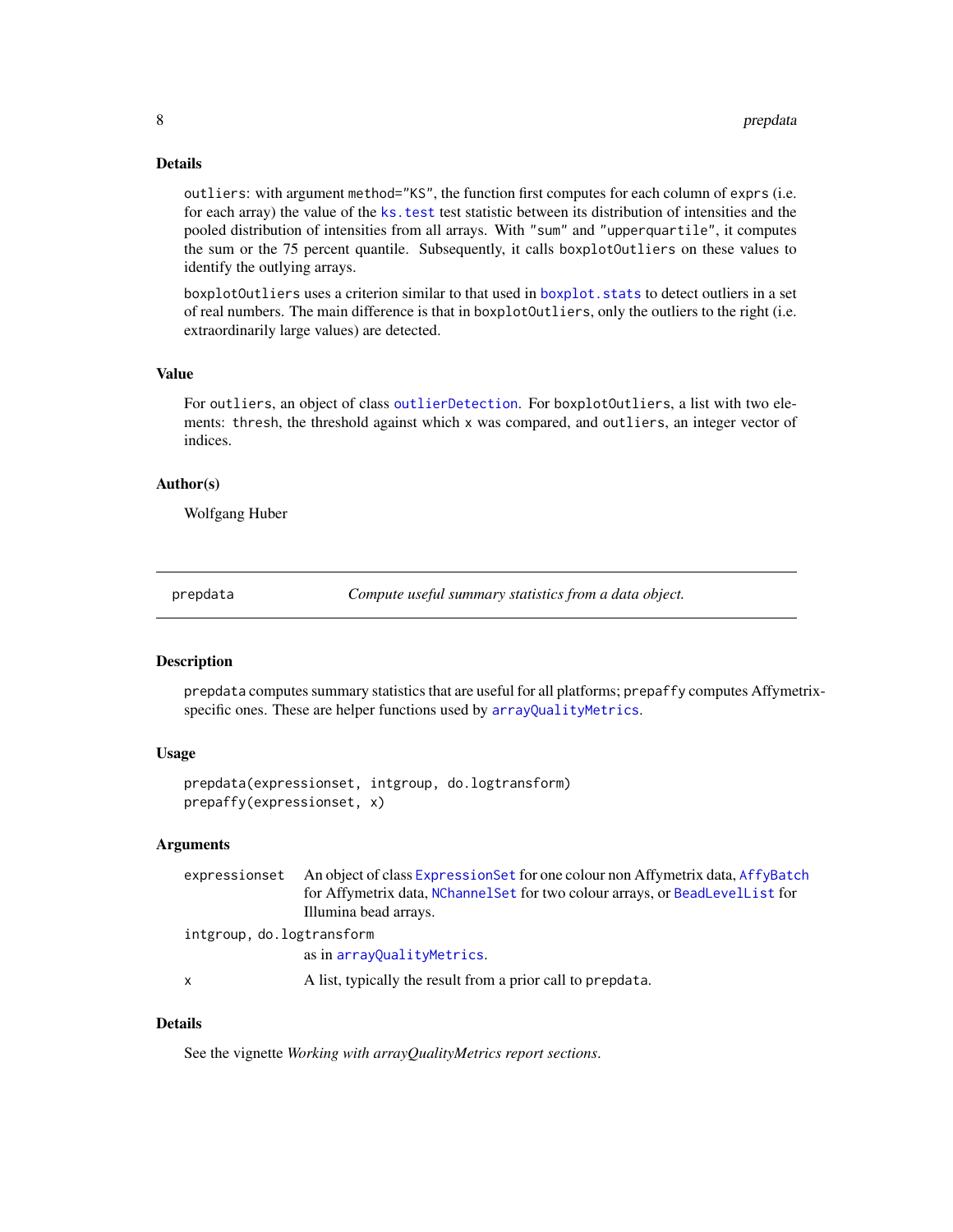#### prepdata and the set of the set of the set of the set of the set of the set of the set of the set of the set of the set of the set of the set of the set of the set of the set of the set of the set of the set of the set of

### Value

A list with various derived quantities. In the case of prepaffy, the returned list is x with the additional elements appended.

# Author(s)

Audrey Kauffmann, Wolfgang Huber